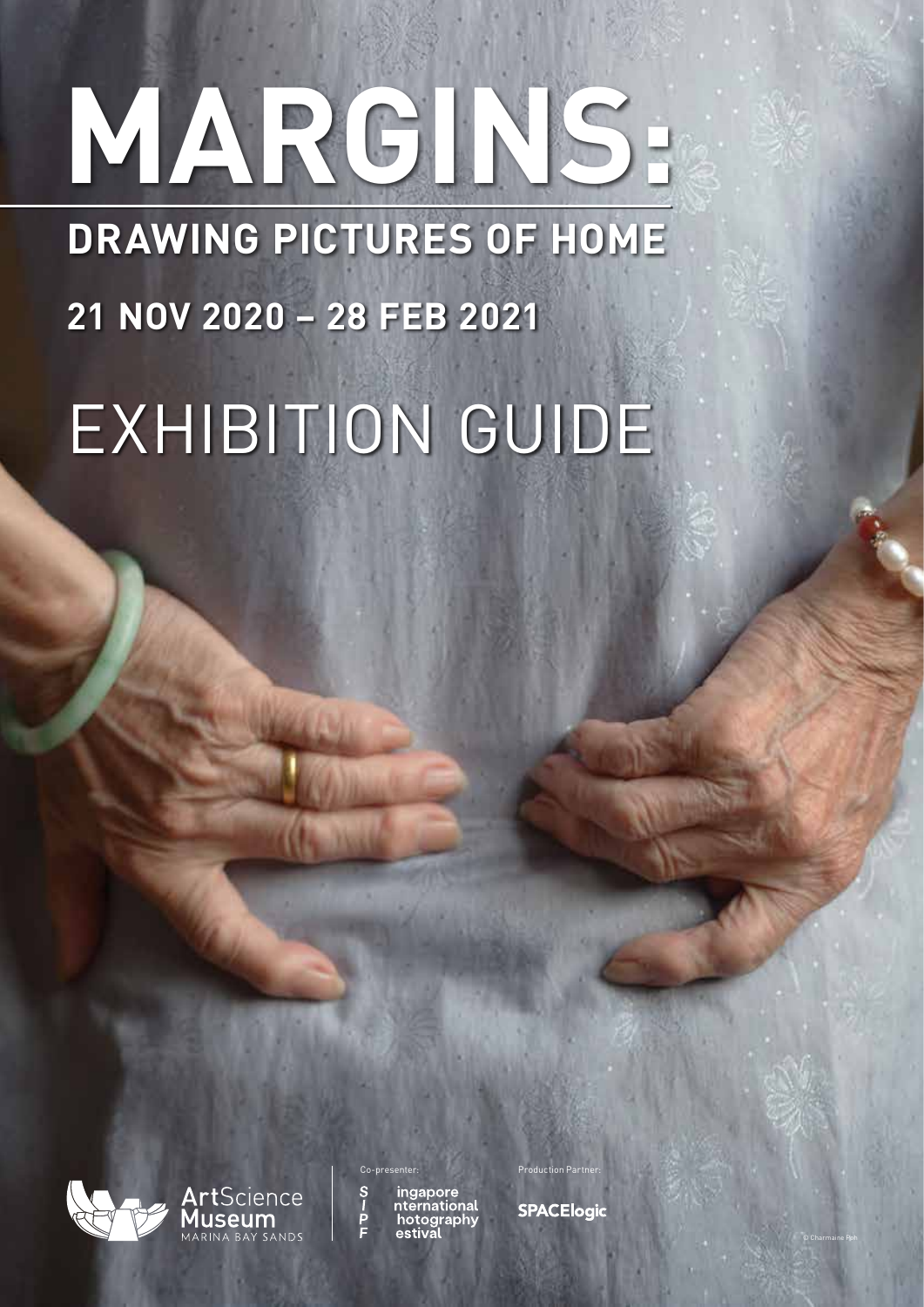## ABOUT THE EXHIBITION

## MARGINS: DRAWING PICTURES OF HOME

This exhibition presents the work of 15 Singaporean photographers who reflect on our national character and issues found close to home.

The 'margins' described in the exhibition title reflect a re-drawing of the dividing lines and a re-framing of people and places we think we know. These margins – delineating past from present, neighbour from neighbour and the natural environment from the built city – connect and intersect, offering insights, hope and a sense of belonging. The exhibition is a reminder that there are many different and valuable stories to be told in Singapore today.

These photographs unearth connections to home that feel especially powerful, anchoring us in history, at this moment of extraordinary uncertainty. *Margins: drawing pictures of home* invites us all to examine real and imagined borders and encourages us to consider the stories that exist beyond the boundaries of our own lives.

The artists and photographers in this exhibition describe home as a fluid concept that is both nearby and distant, formed from multiple voices, and found in the marginal lines between the external world and our internal selves. Through photography, invisible subjects are surfaced. What is revealed encourages questioning and comparison with the lived experience of our national identity and the communities we form in our home country, the Red Dot, the Lion City: Singapore.

*Margins: drawing pictures of home* is a part of the 7<sup>th</sup> edition of Singapore International Photography Festival.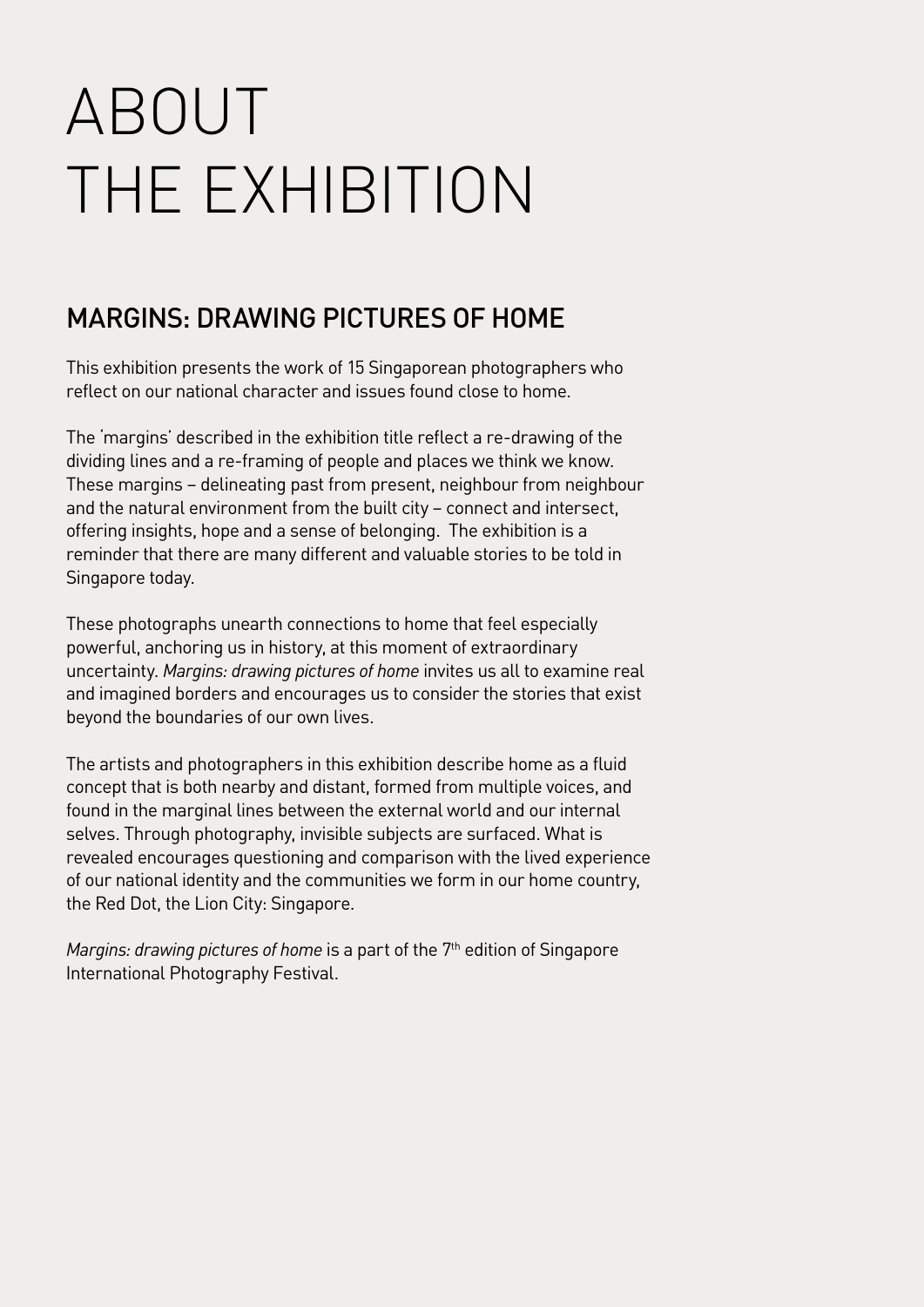## GALLERY MAP

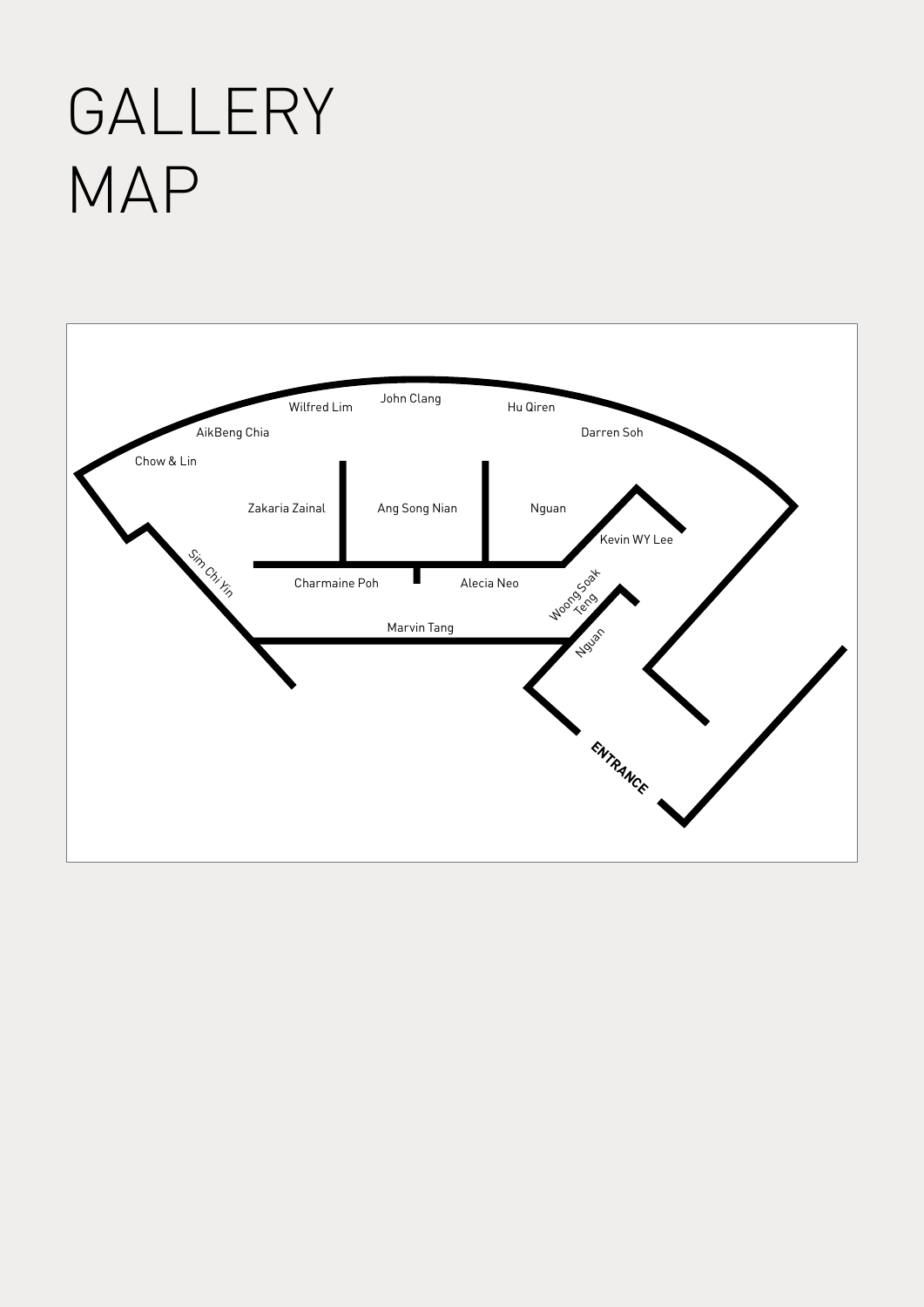

Kevin WY Lee *Suddenly the Grass Became Greener*  © Kevin WY Lee

### **Gardening the City**

The "Garden City" vision was introduced by the late former Prime Minister Lee Kuan Yew in 1967, as part of a strategic plan to transform Singapore into a tree-lined city of green spaces and parks. The 1975 Parks and Trees Act enhanced this vision with plans for trees and greenery becoming mandatory for build projects by government agencies and private developers. This initiative continues, as over the next ten years the National Parks Board plans to plant one million trees across Singapore, further greening our Garden City.

List of artists: Kevin WY Lee, Woong Soak Teng and Marvin Tang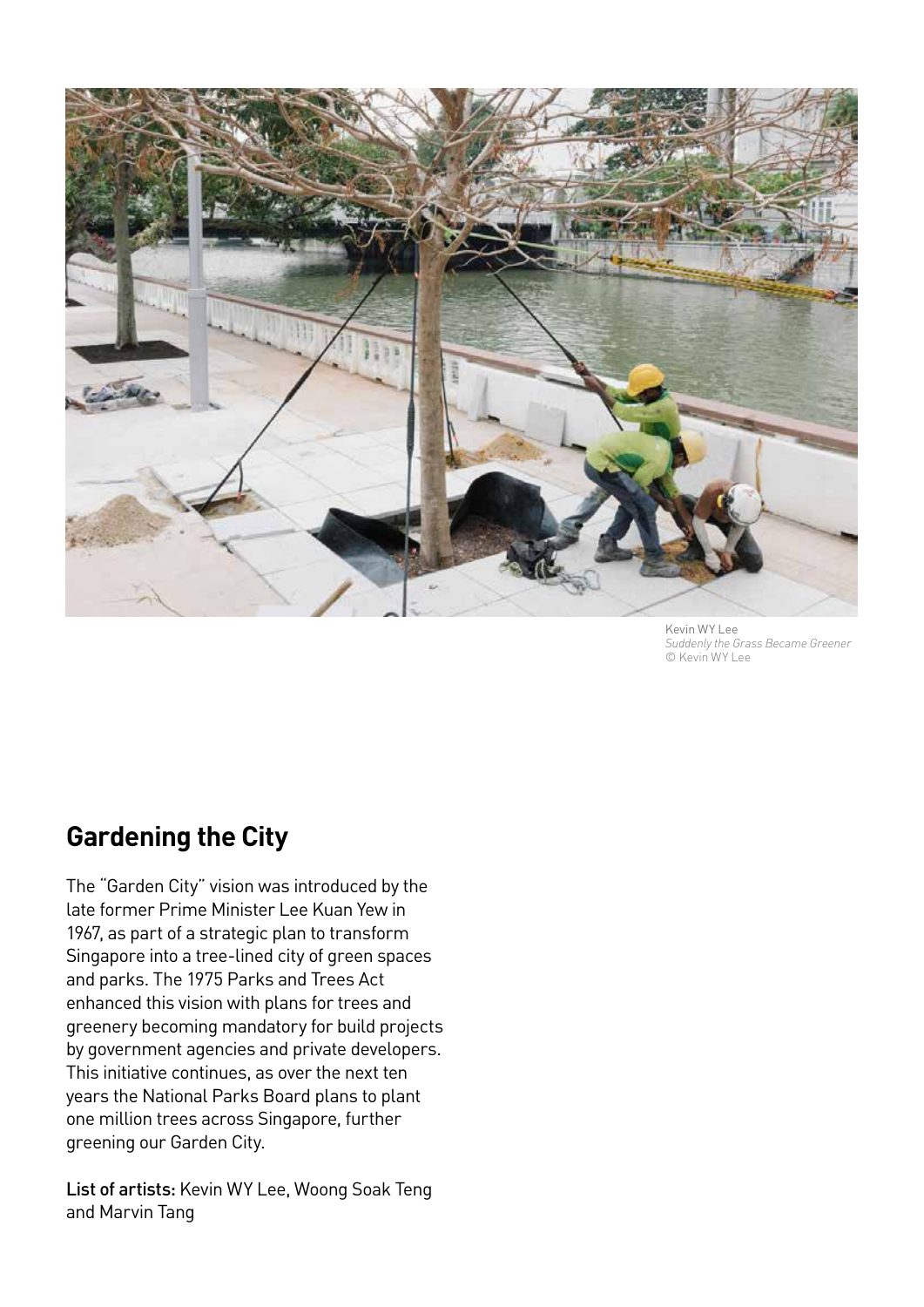

Zakaria Zainal *Our Gurkhas* © Zakaria Zainal

### **From Another Shore**

Singapore is a nation of permanent immigrants and temporary foreign workers who all play crucial roles in the growing economy. This section of the exhibition unearths the complexities of this history.

The subjects explored across these photographs tell stories of the hardworking heroes who have played, and continue to play, an important part in the country's evolving social, political and economic story.

List of artists: Alecia Neo, Charmaine Poh, Sim Chi Yin and Zakaria Zainal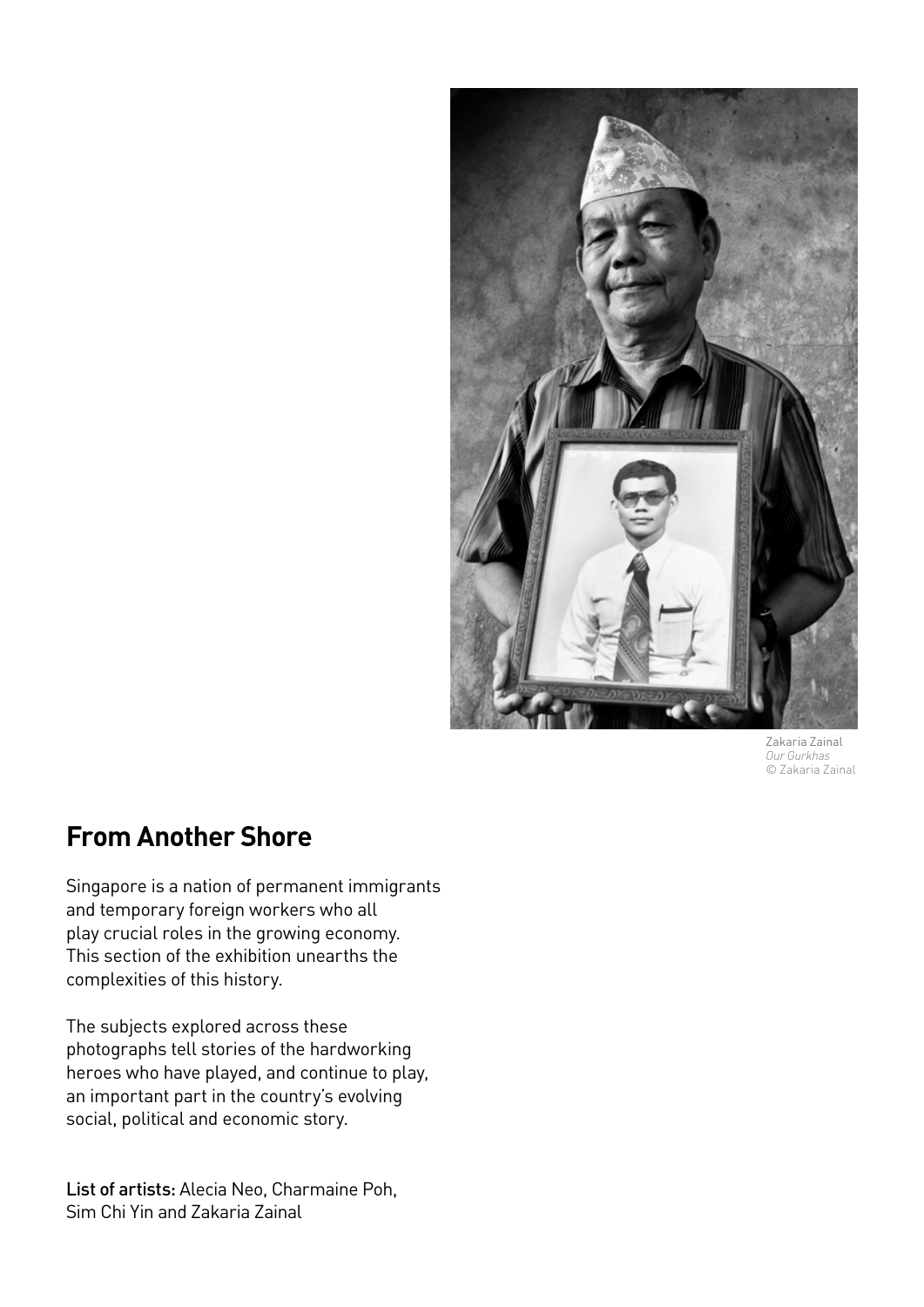

Ang Song Nian *Hanging Heavy On My Eyes* Photo courtesy of Marvin Tang

### **Documenting Reality**

In Singapore's race for progress, the struggles faced by individuals, both observed and mediated, help us make sense of the present. These photographs are reveries, suffused with personal anecdotes, satire, humour, and a sense of time passing.

List of artists: Chow & Lin, AikBeng Chia, Wilfred Lim and Ang Song Nian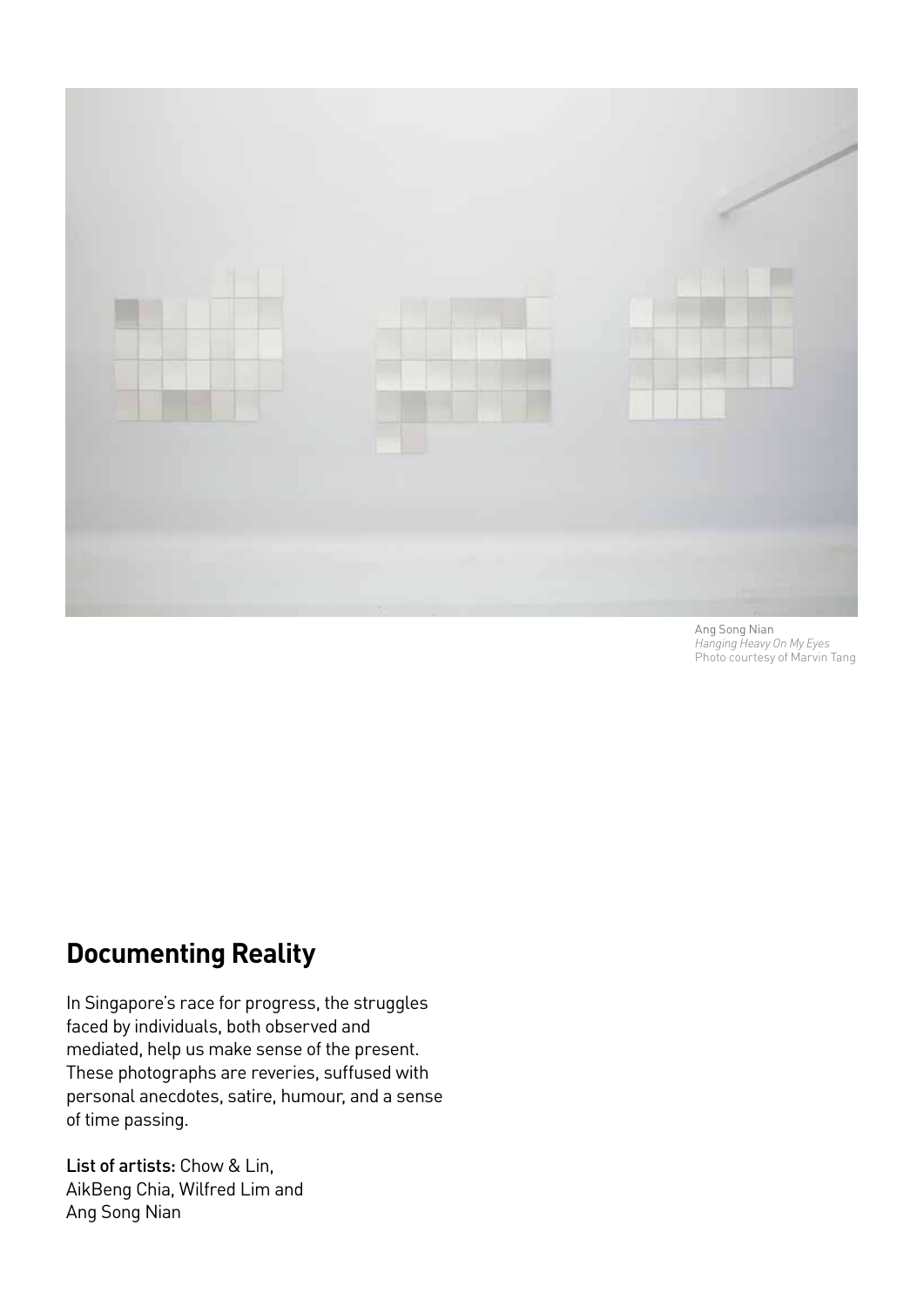

Hu Qiren *People Mountain People Sea* © Hu Qiren

### **Our Island City-state**

Singapore is a relatively young nation, existing in a state of in-betweenness, steeped in its own history. It is also future-focused, ambitious and resourceful. The country's rapid urbanisation, for some, fuels a particular kind of nostalgia and these photographs encourage us to pause and contemplate our home's changing shape and nature. What will home look like 20 years from now? How will our heartlands, tourist centres and transport systems evolve? Will our national character change too?

This moment, in all its uncertainty, offers us, if we allow it, clarity around what is important, what should be pulled into focus and nurtured in ourselves and in our communities.

List of artists: John Clang, Hu Qiren, Nguan and Darren Soh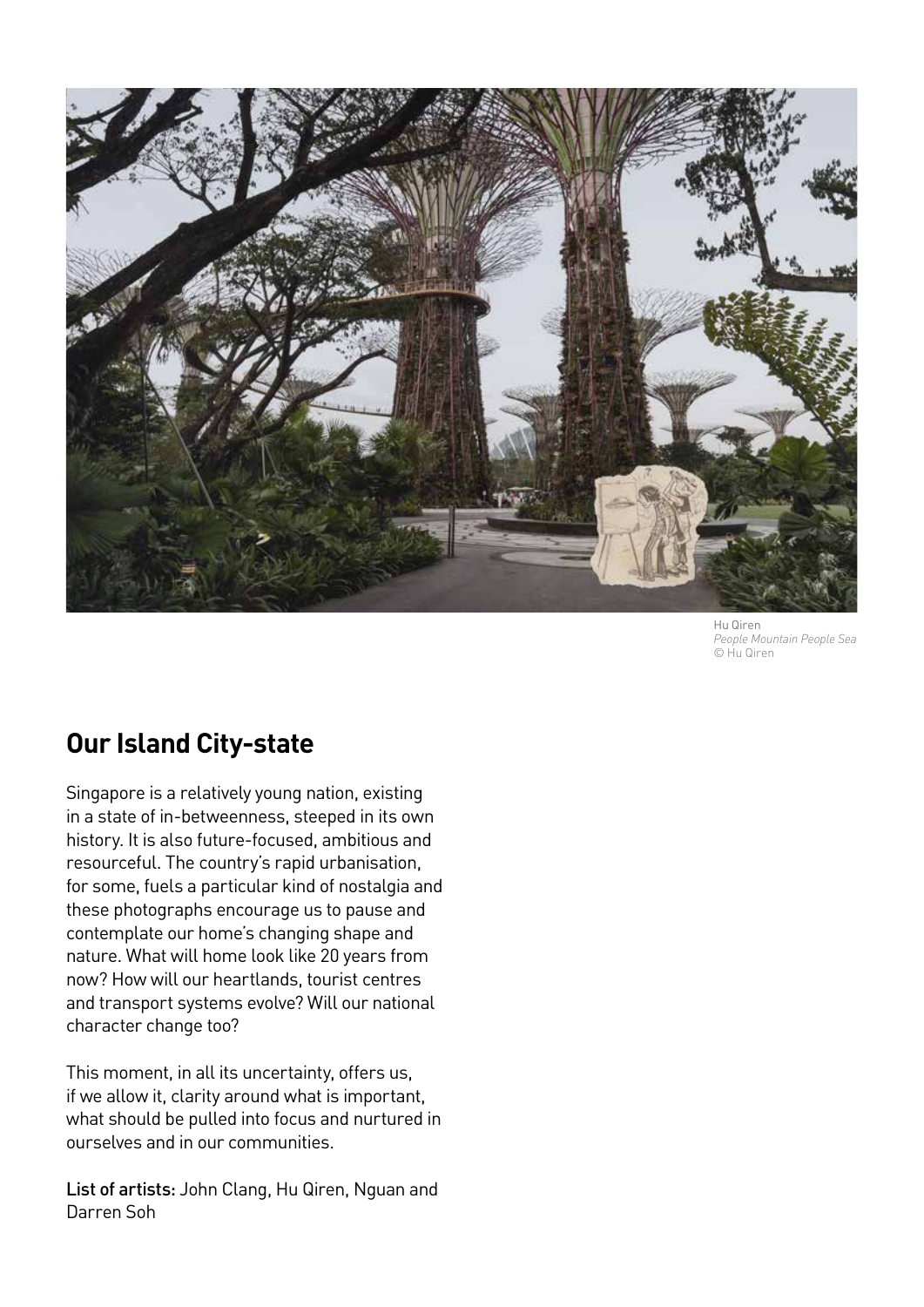

© Charmaine Poh

#### **Charmaine Poh**

*Ma Jie* 2016

*Ma Jies* were a wave of female migrants, largely from China's Guangdong province, who worked as domestic servants in Singaporean households from the 1930s to the 1960s. Defying patriarchal norms, these strong women were often the family breadwinners. Characterised by their independence and commitment to their work, many never married and some even took

a vow of celibacy, in a ceremony known as the *sor hei* which refers to the combing up of hair. In 2016 when Poh began to document this group of women, she discovered many had passed away or had returned home, but she connected with several *Ma Jies* who were living out their twilight years in rental apartments in Singapore's Chinatown.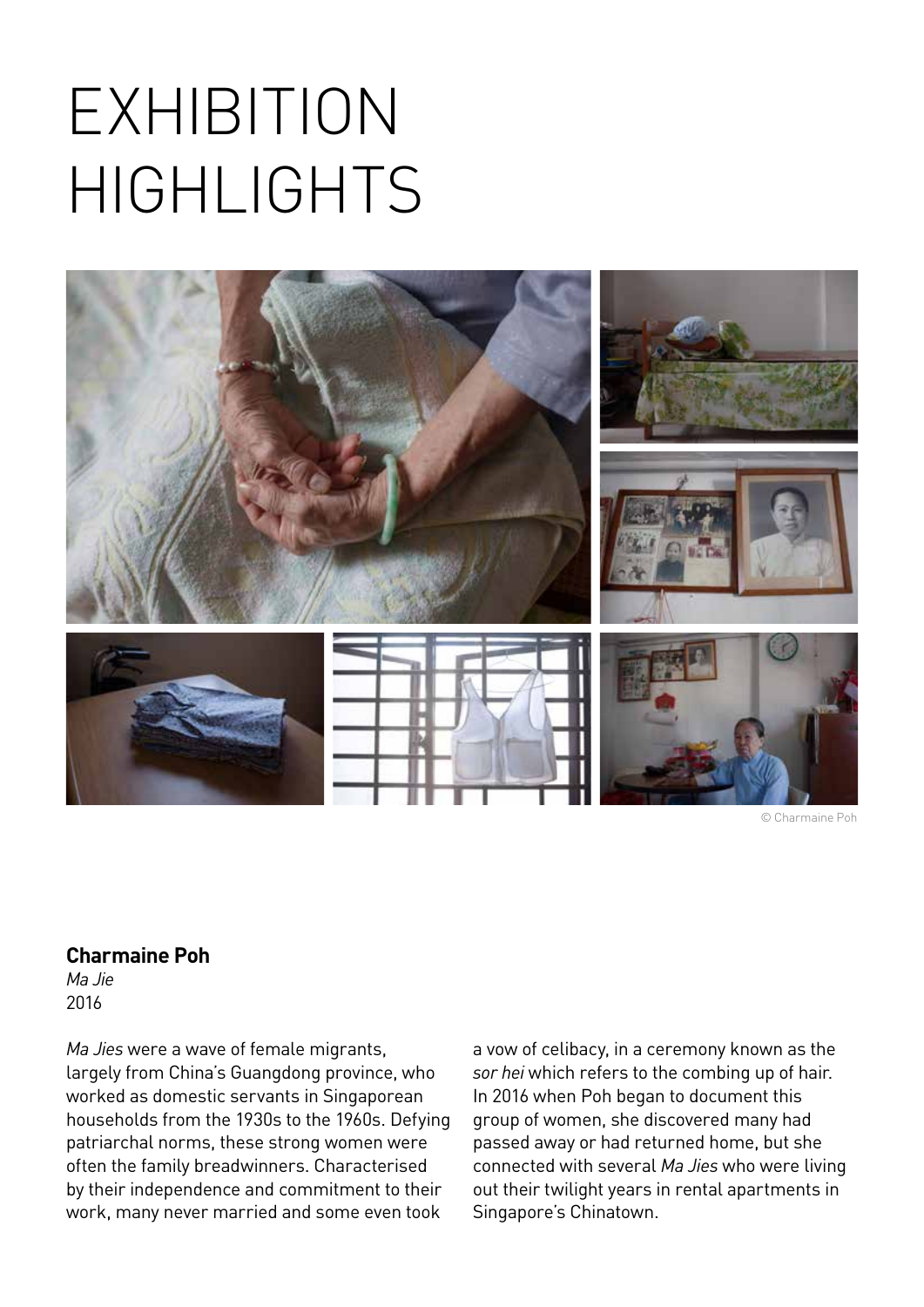

© John Clang

#### **John Clang**

*The Land of My Heart* 2014

*The Land of My Heart* casts the woman in *sarong kebaya* attire as a protagonist in a portrait of Singapore's past, present and future. The images contemplate different notions of a 'Singaporean identity' in the context of the country's rapid development. The photographs include Clang's

handwritten annotations of memories and conversations that point to the personal historical layers of familiar landmarks. Clang constructs these portraits of these women as timeless and persistent symbols in contrast to a landscape in flux.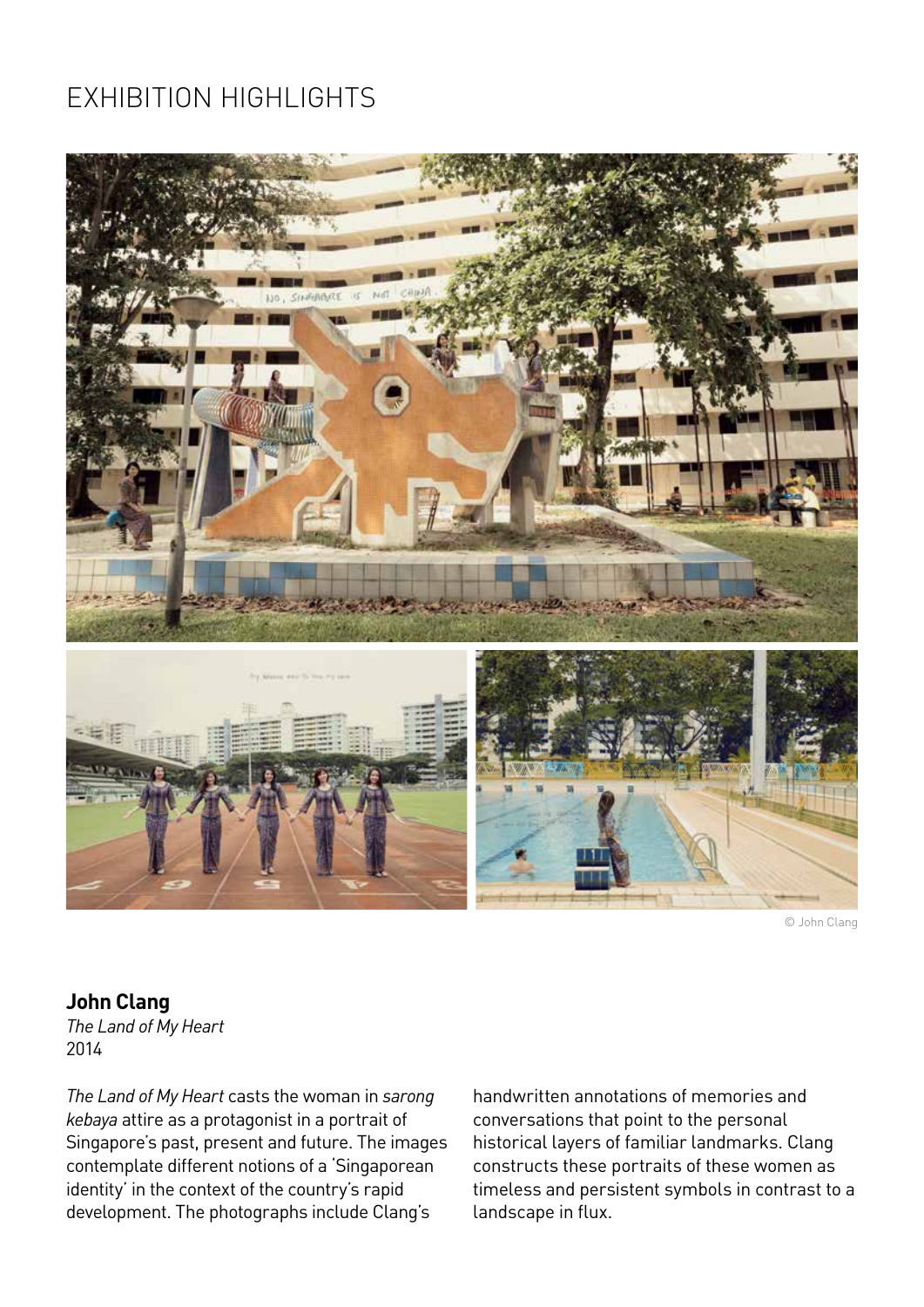

© Nguan

#### **Nguan**

*Untitled* (2012), from the series *Singapore* 2007 – 2020

Singapore is known for its futuristic buildings, mega shopping districts and iconic skyscrapers. Peering behind the polished and extravagant facade presented to the world, Nguan reveals overlooked corners of the city and uncanny moments in the lives of ordinary

Singaporeans. Despite its tender palette of fairy-tale colours, *Singapore* is a study of the nation's grittier face and the alienation sometimes felt by city dwellers.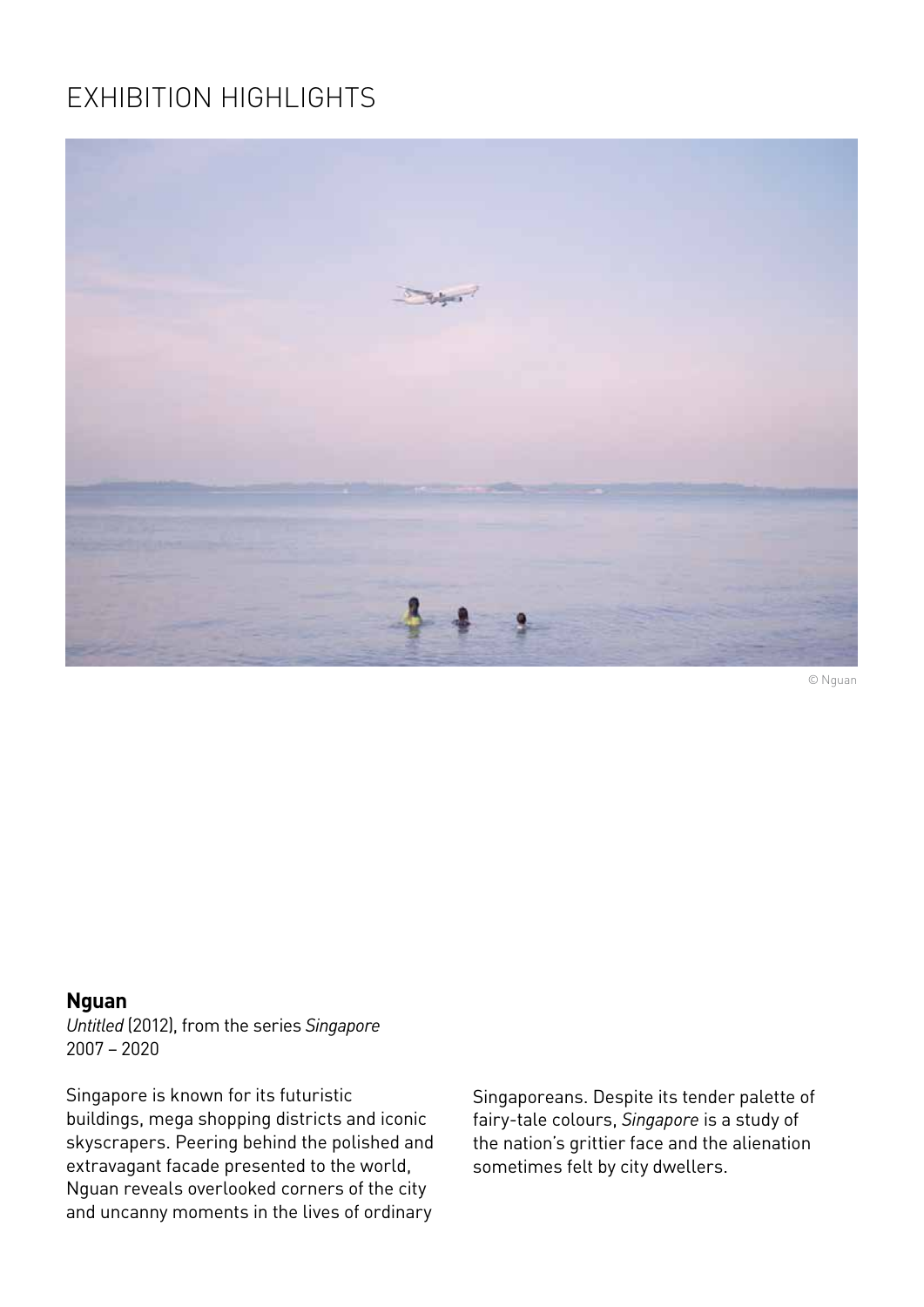

© darren soh

#### **Darren Soh**

*SS24 The Last Train* 2011

Senandung Sutera 24 (SS24) was the last passenger train service to depart Tanjong Pagar train station for Kuala Lumpur. This railway line ran between Singapore and Malaysia for decades until a 2010 agreement between the two countries ended a 20-year dispute over land ownership. As part of the agreement, the land in question was returned to Singapore and the

railway line was removed. Soh spent several months capturing the train's nightly route in a series of apparition-like images, as a tribute to its long history and the connection between the two countries.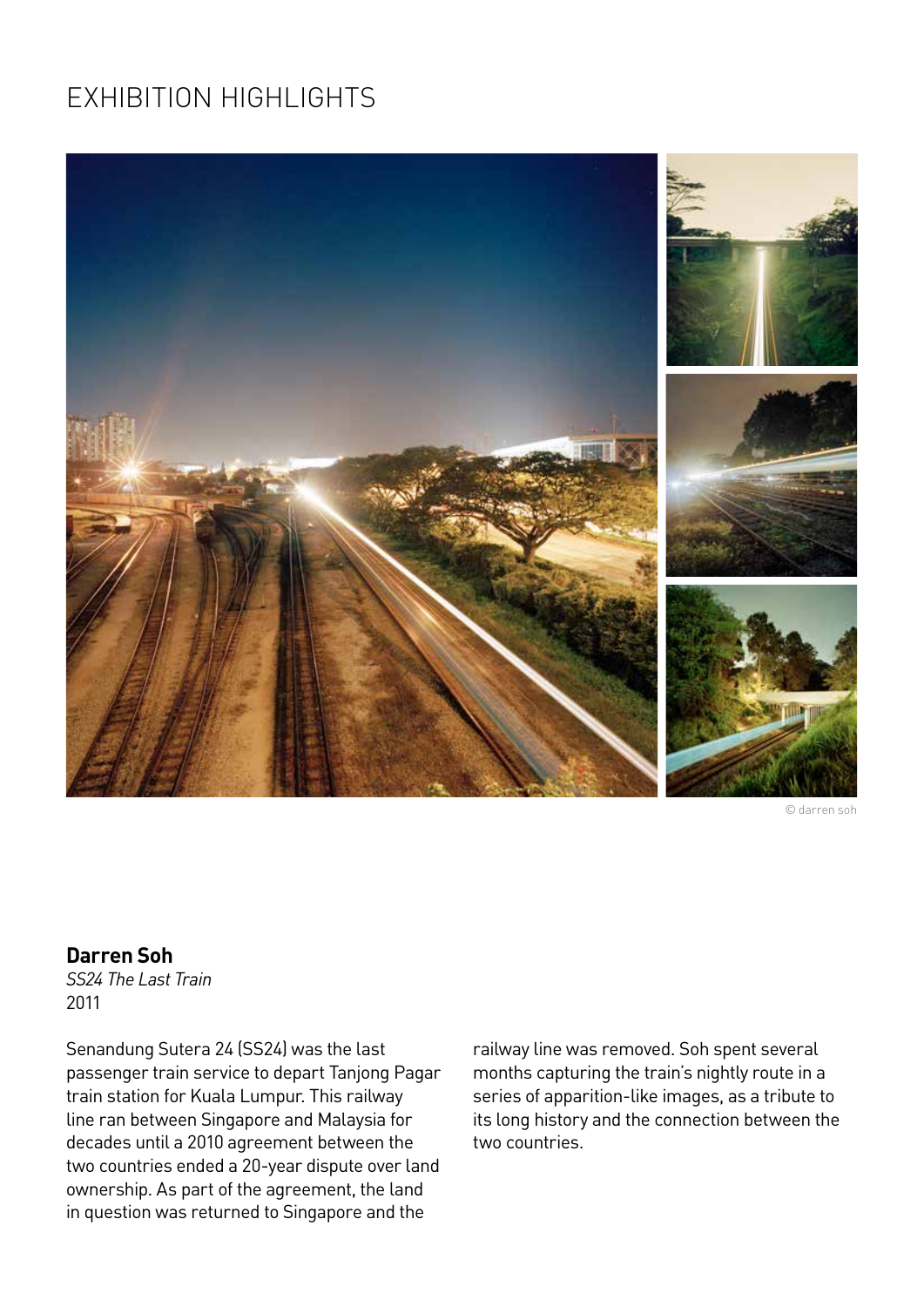## **CONSERVATION** OF ARTWORK



You may have noticed art handlers wearing plastic gloves. This is because the oil on our hands causes a chemical reaction with almost everything we touch. For artworks, this can have a detrimental effect, so please do not touch.



Most museums practise the 'NO FLASH' photography rule. The ultraviolet light of the flash generates heat and light, both of which can damage artworks.



Taking photographs in the museum is encouraged unless otherwise signposted.



You may notice that our museum is quite cold. Artworks must be kept at a specific low temperatures and relative humidity to protect them from deterioration.

Want to know more about collection conservation guidelines? Visit the **International Council of Museum** for more information. https://icom.museum/en/resources/standards-guidelines/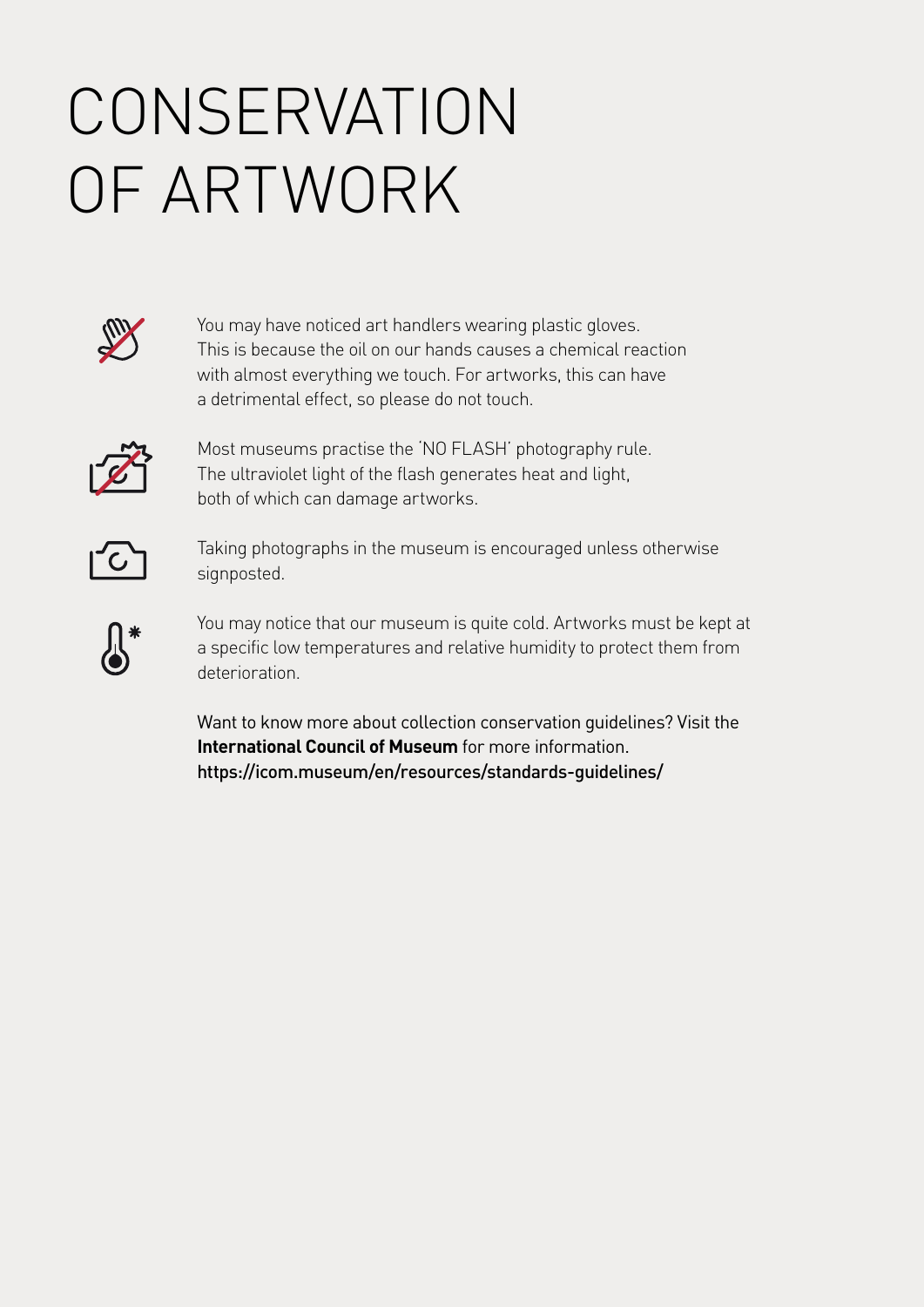## PROGRAMMES

#### **MARGINS: DRAWING PICTURES OF HOME GUIDED TOURS**  Saturday & Sunday | 11.30am Exhibition Entrance, Basement 2

Join us in exploring the fluctuating notion of 'home' through the riveting works of various Singaporean photographers. Venture into the often overlooked margins of society as we learn about issues close to home but often far from the spotlight.

Complimentary to ticket-holders of *Margins: drawing pictures of home*. Up to 10 participants on a first-come, first-served basis.

#### **MARGINS SPOTLIGHT TOURS** Exhibition Entrance, Basement 2

Make the most out of your night-time visit and join us in our galleries for this series of intimate evening tours. Hear from exhibiting photographers, curators and exhibition producers as they share about the making of *Margins: drawing pictures from home* and discuss compelling photographic works from the show that reflect stories close to home.

Adrian George (Director, Exhibitions & Museum Services): Friday, 29 January, 7pm

Complimentary to ticket-holders of *Margins: drawing pictures of home*. Up to 10 participants on a first-come, first-served basis.